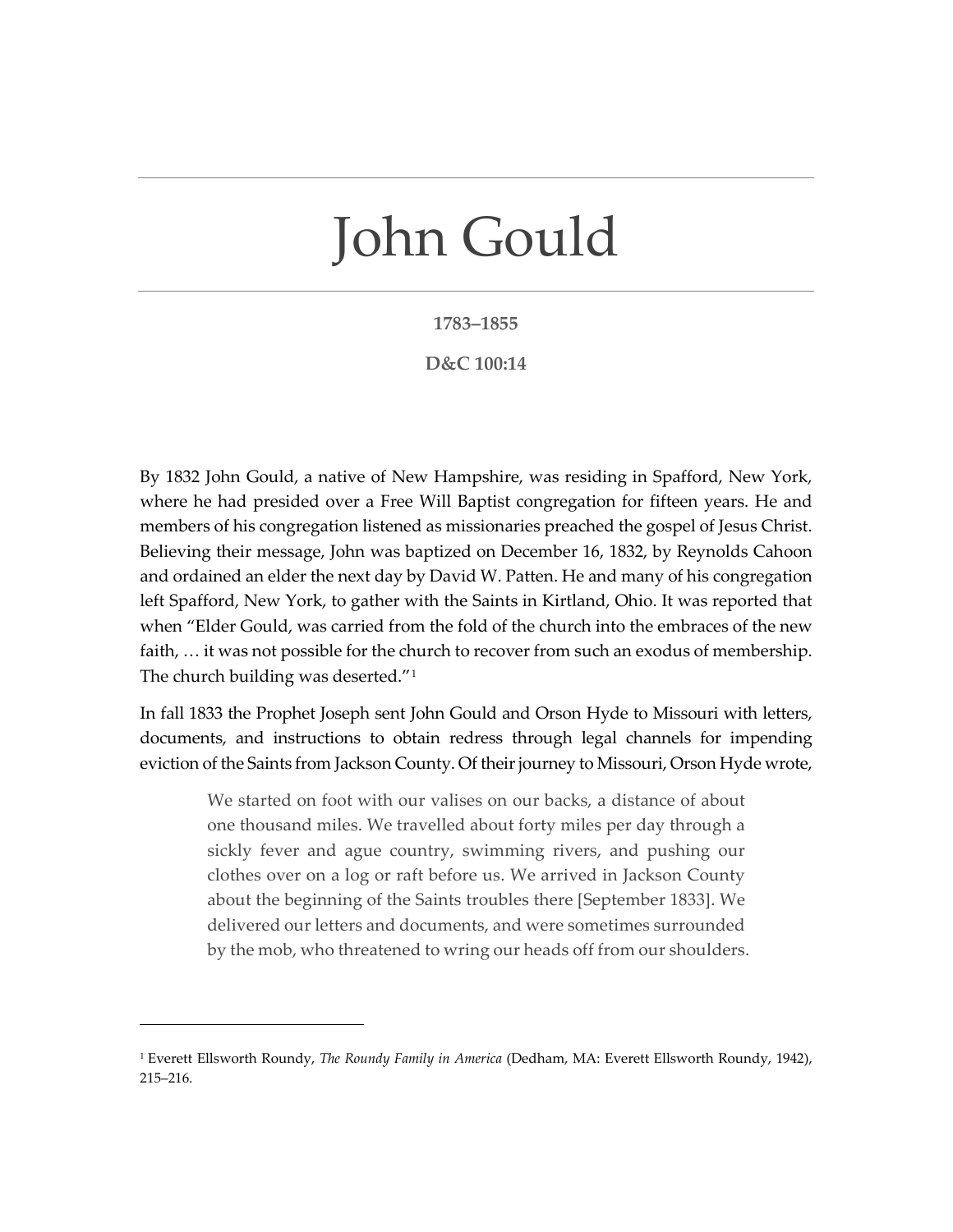Several little skirmishes took place while there, and some few were killed and wounded.<sup>[2](#page-1-0)</sup>

While in Perrysburg, New York, the Prophet Joseph and his counselor Sidney Rigdon received a revelation on October 12, 1833, hinting at the troubles John and Orson faced on their journey and promising "inasmuch as they keep my commandments they shall be saved" (D&C 100:14). John and Orson delivered the letters, documents, and instructions to Church leaders and returned safely to Kirtland in November 1833.

Having firsthand knowledge of the persecution in Jackson County, in March 1834 John was anxious to recruit volunteers for Zion's Camp to assist his beleaguered friends. He traveled with the Prophet Joseph towards western New York until Joseph thought it best that he gather recruits in Pennsylvania and meet him in Ohio, ready to march to Zion around the first of May. While recruiting for the camp, John shared news of the Restoration with all who would listen. The *Messenger and Advocate* reported,

[Warren A. Cowdery] informs us that an addition of about 20 members has recently been made to a small church of 13, raised up Grove, Allegany Co, by elder J. Gould, and that the prospects are flattering.<sup>[3](#page-1-1)</sup>

A new church has been recently raised up by the instrumentality of Elders Gould and Babcock in Woodhull, in Steuben Co consisting of six members, represented by J. Gould, Elder. The church in Grove, Allegany co, consists of eighteen members, two of whom have been added since last conference, reported by J. Gould, Elder.<sup>[4](#page-1-2)</sup>

In August 1835 "John Gould gave his testimony in favor of the [Doctrine and Covenants] … and acknowledge[d] it as the doctrine and covenants of [his] faith."[5](#page-1-3) Although he professed faith in August 1835, two months later Reynolds Cahoon, the missionary who had baptized John, preferred charges against him before the Kirtland High Council "for making expressions calculated to injure the cause we have espoused, and manifesting a strong dissatisfaction with the teachings of the Presidency." [6](#page-1-4) He confessed his wrongs and was forgiven.

<span id="page-1-0"></span><sup>2</sup> Roundy, *The Roundy Family in America*, 215–216.

<span id="page-1-1"></span><sup>3</sup> *Messenger and Advocate*, December 1834, 45.

<span id="page-1-2"></span><sup>4</sup> *Messenger and Advocate*, April 1835, 101.

<span id="page-1-3"></span><sup>5</sup> Doctrine and Covenants, 1835, 257. Joseph Smith Papers.

<span id="page-1-4"></span><sup>6</sup> Minutes, 3 October 1835, 126. Joseph Smith Papers.